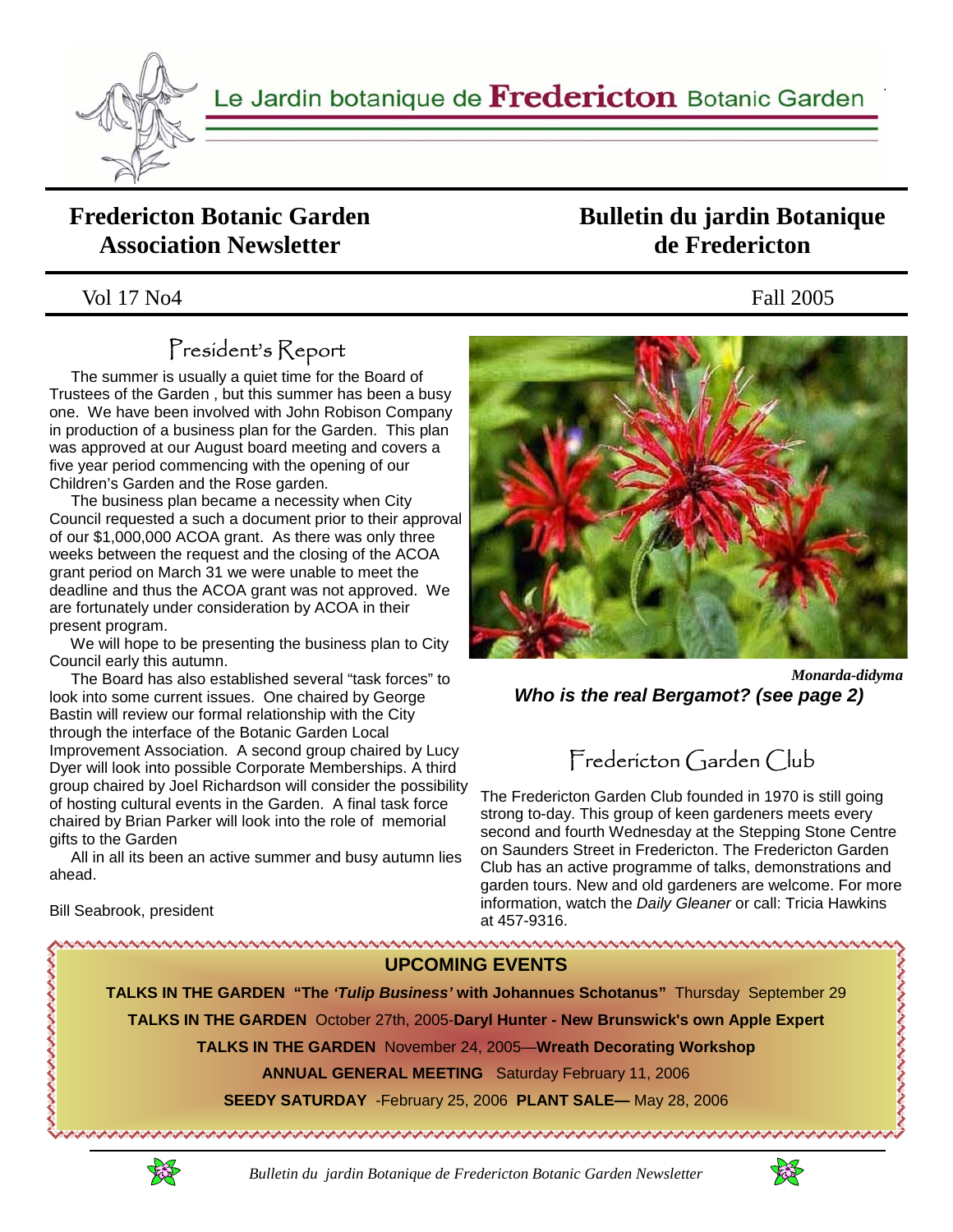*Continuing with the column for the Fredericton Botanic Garden Newsletter:* 

### Plants That Changed the World: **Cassava - Manioc**

- Michael Dillon

 One of the more common but less nourishing of tropical foods is cassava, variously known as manioc, yucca or mandioca, and in Canada as tapioca used for puddings and arrowroot for biscuits. Scientifically it is *Manihot esculenta Crantz*, of the family *Euphorbiaccae*. Cassava originated in Brazil and Paraguay and, like corn, is now a cultigen with no known wild form. Cassava is grown for its large root that is about 30% starch with very little protein. Cassava is a perennial woody shrub up to 2.4 Meters (8 feet) tall, with greenish-yellow flowers, grown as an annual, and propagated vegetatively as clones. It is a major source of low cost carbohydrates in the savanna and to a lesser extent in the wet, equatorial tropics. It is drought tolerant and will grow on marginal lands where cereal or other crops do not grow well. Cassava does not store well after harvest but can be kept in the ground for two to three years and can be stored after grating and drying.



*Manihot esculenta Crantz*

 The roots may be prepared much like potato, peeled and boiled, baked or fried. Uncooked they contain potentially toxic concentrations of cyanogenic glucosides that are reduced to innocuous levels by cooking. It is not known how this was first discovered. The leaves, which have recently been shown to have protein value, may also be consumed as a green vegetable. In addition to human and animal food they are also used to make starch-based products and alcoholic beverages. In Asia the starch is used as a binding agent in the production of paper and textiles and in monosodium glutamate an important flavouring agent in Asian cooking.

 FAO estimates 172 million tones were harvested worldwide in 2000, with 54% produced in Africa, (Nigeria, which is the world's largest producer, Sudan et al), 28% in Asia (mostly Thailand which is the world's largest exporter) and 19% in Latin America and the Caribbean. Research to improve the

quality of cassava (manioc) is being undertaken at the International Institute of Tropical Agriculture in Nigeria, and in laboratories worldwide, including the NRC labs in Saskatoon that have had long-term projects on cassava funded by FAO and CDRC.

#### **Bergamot**

- Jane Seabrook

Strangely, the bergamot flavouring of Earl Grey tea does not come from the North American native plant, *Monarda* which we call bergamot. The original bergamot flavouring comes from the

Bergamot orange (*Citrus auratium bergamia*), which has a sour pear-shaped fruit and is grown in orchards in Southern Italy. Thought to be a natural hybrid between the Seville orange (used for the best marmalades) and a Vietnamese lime, the Bergamot orange oil is used in Eau de Cologne such as 4711, which



*Citrus auratium bergamia*

always reminds me of my grandmother, and to flavour black Indian teas such as Earl Grey. Early explorers and settlers to North America recognised a familiar scent when they came across *Monarda* and called it 'bergamot'.

#### **Welcome new members**

Jocelyn Oborn, Nicole McGraw, Bill Morrison, Sheila MacDonald, Lynn Gillies, Joan Burns, Pat Daley, Carmen Stuart, Norma Wright, Steven Crouse, Faye Cowie, Ann Wetheritt, Gail Kimm, Wendy Johnston, Christa Gunn, Gwen Martin, Grace Xiao

## Local Fredericton Garden Featured in Canadian Gardening Magazine

John Welling's Fredericton garden is featured in the

July 2005 issue of Canadian Gardening magazine. Behind the lovely craft and gift store Botinicals on Shore Street, John has created small slice of paradise with winding paths, unusual plants, and water features. We are proud that one of the special gardens highlighted in the Fredericton Botanic Garden's 2004 Treasured Garden Tour has been recognized by a national gardening magazine.





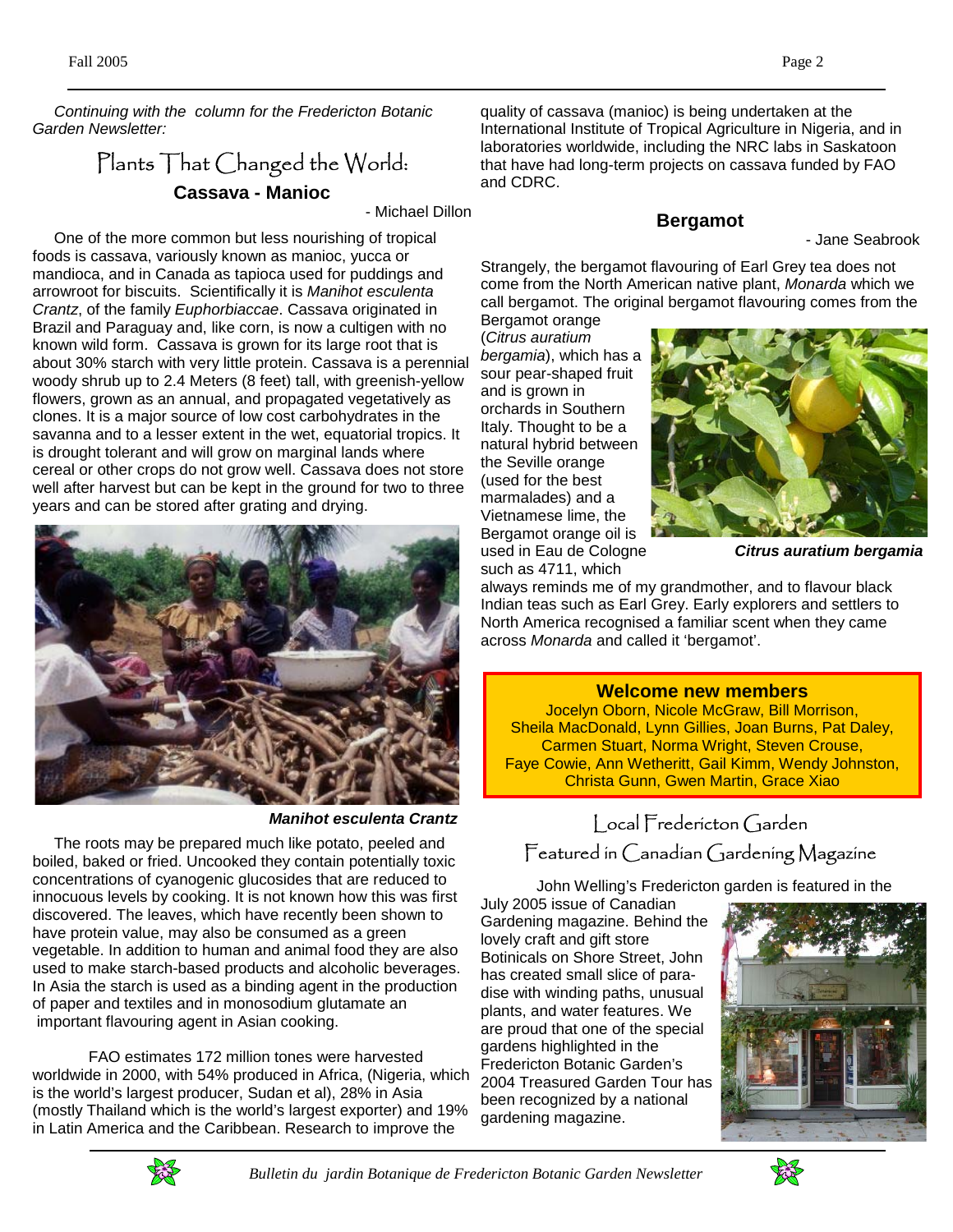### Treasured Garden Tour 2005

#### **A Blooming Success!**

 Thanks to everyone who participated in the 7th Annual Treasured Garden Tour! I am sure everyone was truly inspired by all the gardens visited this year. Pricilla Sacha and Dino Gatto, Linda and Craig Glassford, Liz and Kenneth Whamond, Lucy Dyer, and Katie FitzRandolph were most gracious hosts to over 250 guests on the tour. Each of their gardens revealed their own design style and beauty. We all enjoyed taking ideas from each design to implement into our own gardens.

 Being the gardener that I am, I was all too anxious to move and expand my garden as I always am after the tour. I immediately began planning which hostas I would incorporate into my expansion after seeing Whamond's garden and experiencing their love of hostas! I decided upon 'Frances Williams', 'Francee', 'Strip Tease', and 'Regal Splendor'. I also enjoyed the Gatto's trick of surrounding trees with Snow on the Mountain (*Aegopdium podagraria 'Variegatum*') instead on using mulch to keep the grass at bay. I started digging at once to cut down my mowing time. I like a natural look to my gardens so I learned lots about using brick and natural looking wood for boarders and meandering pathways from both Dyer's and Glassford's gardens. I always learn something new during every tour. As I learn more, my garden becomes more and more the

show piece that I envision.

 Again, I want to thank all the garden hosts, volunteers, and all who attended the tour and garden party. Much planning and organization ensured success and could not be done without all of those who attend planning sessions all spring. Special thanks to all who donate their favorite sandwiches and sweets for all to enjoy. Thanks to everyone who toured through the Botanic Gardens during the garden party to appreciate the hard work and new designs recently implemented. We are very proud of the garden. I look forward to next year's tour and am anxious to get planning!

See you next year,

Andrew Lawson

Canadian Tomato Project

Seeds of Diversity Canada (SODC) have initiated a project aimed at increasing the availability of tomato varieties of Canadian origin. In addition to growing and propagating Canadian tomatoes varieties, SODC plans to collate information on the origins of these tomatoes. While many of the commercially-grown tomato varieties originate in Agriculture Canada labs, other varieties were developed by 'backyard gardeners' or came to Canada with immigrants. For more information contact SODC at or P.O. Box 36, Station Q, Toronto, ON, M4T 2L7. For more information: Call Jane Seabrook 459-7862

### **Consider a membership to the Fredericton Botanic Garden Association as a gift.**

|                 | advance notice, by email of all events;<br>Capital Landscape and City Designers<br>Please give my gift Membership | 10 % discount at<br>Coop Country Store Corn Hill Nursery<br>Green Village, Kent Garden Center,<br>Scott's Nursery Wetmore's Nursery |              |                    | <b>ARMIE 451</b> |
|-----------------|-------------------------------------------------------------------------------------------------------------------|-------------------------------------------------------------------------------------------------------------------------------------|--------------|--------------------|------------------|
| To:             |                                                                                                                   |                                                                                                                                     | from.        |                    |                  |
| Address         |                                                                                                                   |                                                                                                                                     | Address      |                    |                  |
| City            | Prov.                                                                                                             | PostalCode                                                                                                                          | City         | Prov.              | Postal Code      |
| telephone       | email                                                                                                             |                                                                                                                                     | telephone    |                    | email            |
| Individual \$20 | Family \$35<br>Enclosed is my cheque for \$                                                                       |                                                                                                                                     | Student \$15 | <b>Senior \$15</b> |                  |



 *Bulletin du jardin Botanique de Fredericton Botanic Garden Newsletter*